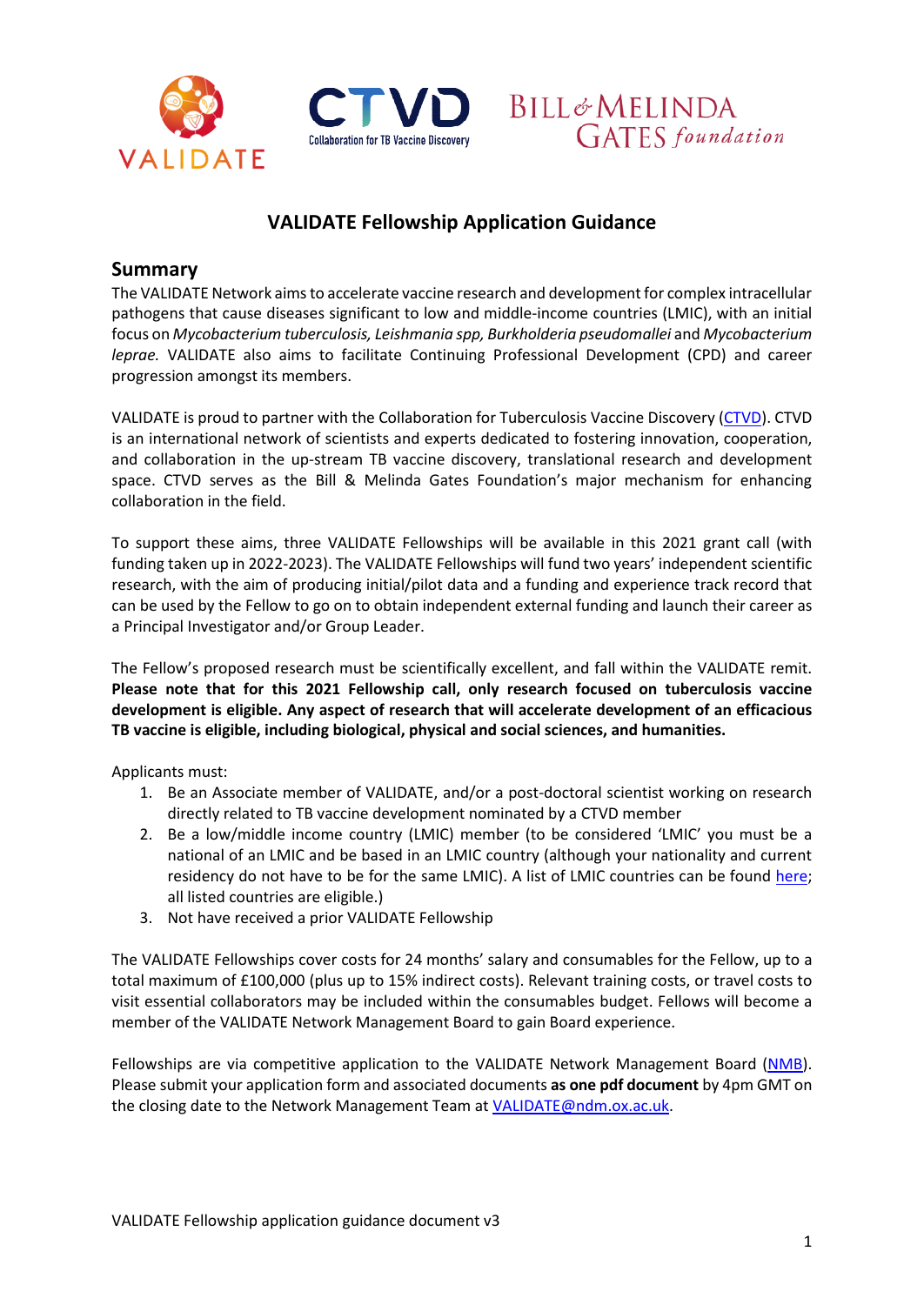All Fellows will be required to submit narrative and financial progress reports at 6, 12, 18 and 24 months. All awardees must agree to listing unpublished project data sets on the VALIDATE website to accelerate the progression towards development of efficacious vaccines.

We strongly advise you to get input and seek help/guidance from more experienced Senior Scientists in your institute to review, and help you improve, your application prior to your submission. Ensure your application is focused, has clear objectives that are achievable within the timeframe, and that your hypothesis and methods are scientifically rigorous. You may need Institution/finance approval sign off for your application so ensure you leave plenty of time to obtain this prior to the call deadline.

Please see the further details below about this award and how to apply. Do contact the VALIDATE Network Manager, Sam Vermaak (Samantha.Vermaak@ndm.ox.ac.uk), with any further queries.

#### **Details**

#### **Funding eligibility**

**Applicants:** Funding is for VALIDATE Associate and CTVD Early Career Researcher members only. Members based at academic institutes, governmental organisations, non-governmental organisations and in industry are all eligible.

**Activities supported:** all proposed research must be within the scope of the VALIDATE network and its remit (further information on this can be found on ou[r website\)](http://www.validate-network.org/about).

#### **Budget and timeframe**

Maximum total budget is £115,000, consisting of: Direct costs: must not exceed £100,000, plus Indirect costs: must not exceed 15% of direct costs (maximum total £15,000)

Fellowships should run for 24 months.

#### **Eligible costs:**

The direct costs should cover 24 month's salary for the Fellow plus consumables. As well as lab consumables, the consumables can include animal purchase & housing, sample shipment etc. A small amount of costs for training (e.g. tech transfer from another VALIDATE/CTVD laboratory) or travel costs for meetings with essential collaborators may be included in the consumables budget if relevant and justifiable. Costs stated must be reasonable, and travel must be via economy class only.

Up to 15% of the total direct budget may be added additionally for indirect costs (overheads).

VAT is allowable.

Please explain the costs your budget consists of, how you calculated your budget costs, and how these costs relate to your project, in the resource justification section of the application form.

Costs must be in Great British Pounds (GBP). Note that the awardee institute is responsible for any currency exchange alterations/fluctuations, so please consider this carefully in your budget. If this poses a problem for your institute then please get in touch with the VALIDATE team **ahead** of your application submission.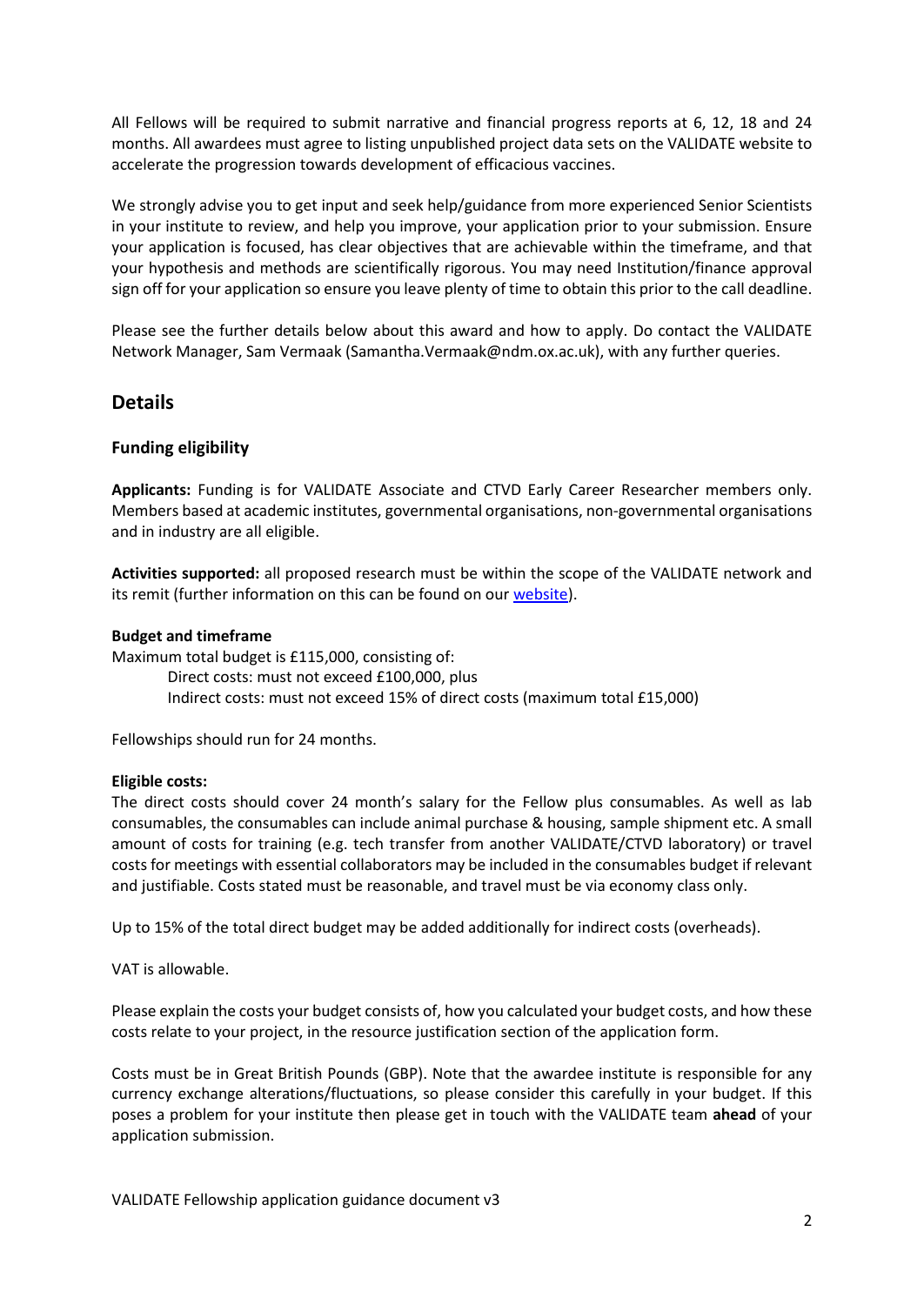**Activities & costs not eligible:** research outside the VALIDATE objectives and remit; applications from Investigator or Affiliate members, or non-members, of VALIDATE/CTVD; equipment purchase.

# **Application process**

Complete the application form as directed on the form itself, adhering to the word limit where stated. Ensure you complete all sections, and make clear the importance and impact a) of your proposed research to the acceleration of vaccines against tuberculosis, and b) that the Fellowship would have on your career. Make sure you attach all the required supporting documents (listed in section 13 of the application form).

The application form and supporting documents must be submitted **as one pdf** by email by 4pm GMT on the closing date to the VALIDATE Management Team at [VALIDATE@ndm.ox.ac.uk.](mailto:VALIDATE@ndm.ox.ac.uk) You will receive acknowledgement of your application within two working days.

# **Use of Human Samples or Data**

VALIDATE expects all research involving human participants to be undertaken in accordance with UKlevel ethical behaviour (as VALIDATE HQ is UK-based), as well as international good practice and all local and national regulations and guidelines for where the research takes place. These include but are not limited to:

- Good Research Practice (2012);
- Medical research involving adults who cannot consent (2007);
- Medical Research Involving Children (2004);
- Human Tissue and Biological Samples for Use in Research (2014);
- Personal Information in Medical Research (2000)
- Research involving human participants in developing societies presents specific ethical challenges and the [MRC guidelines Research Involving Human Participants in Developing Societies](https://www.mrc.ac.uk/publications/browse/research-involving-human-participants-in-developing-societies/) must be followed
- Independent Research Ethics Committee approval is required for research that involves human participants (whether patients or healthy volunteers) or records. Such approval is also required for certain studies of human tissues.

A good resource for our expectations can be found at [http://www.mrc.ac.uk/research/policies-and](http://www.mrc.ac.uk/research/policies-and-guidance-for-researchers/#ethics)[guidance-for-researchers/#ethics.](http://www.mrc.ac.uk/research/policies-and-guidance-for-researchers/#ethics)

In the case of social science research, VALIDATE recommends that award holders follow the **ESRC** [Framework for Research Ethics](http://www.esrc.ac.uk/funding/guidance-for-applicants/research-ethics/) which highlights the responsibility of the research organisation for ensuring that the research is subject to appropriate ethics review.

All projects should assess and mitigate the impacts of study participation on study volunteers/patients (e.g. potential for stigma, violence etc) in the Fellowship application.

Award holders whose research involves the removal, use or storage of human tissue as specified in the relevant legislation must:

- comply with the appropriate legislation, e.g. the Human Tissue Act 2004
- follow the relevant standards and Codes of Practice issued by the Human Tissue Authority (HTA) (the [MRC Regulatory Support Centre](https://www.mrc.ac.uk/research/facilities-and-resources-for-researchers/regulatory-support-centre/) has summarised these)
- follow the MRC guidance detailed in Human Tissue and Biological Samples for Use in medical [Research](https://www.mrc.ac.uk/publications/browse/human-tissue-and-biological-samples-for-use-in-research/) (2014).

All legal requirements for the import/export of biological materials must be adhered to.

VALIDATE Fellowship application guidance document v3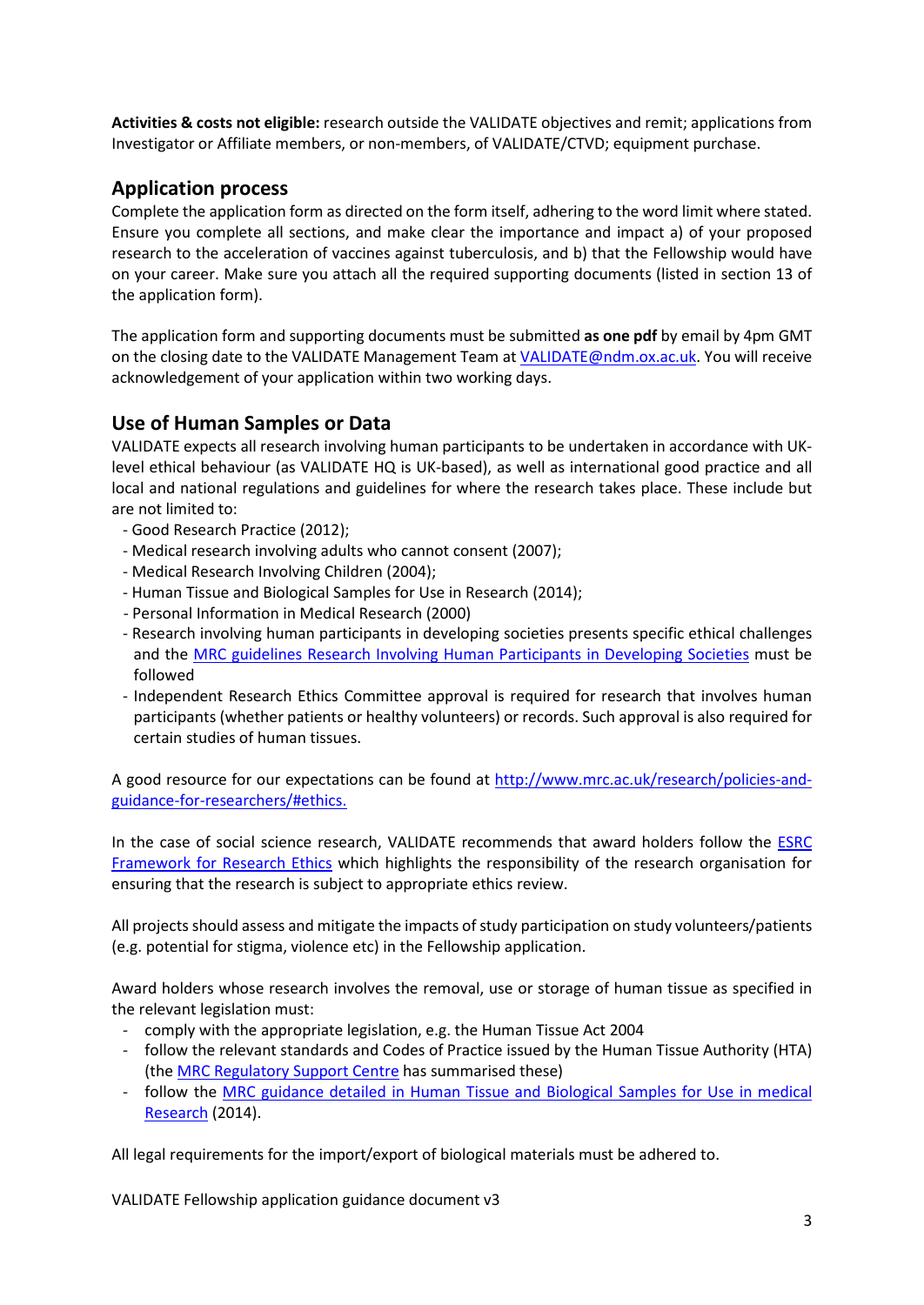### **Use of Animals**

VALIDATE supports the principles of the 3Rs (Replacement, Reduction and Refinement). Award holders are expected to abide by the core principles set out in the cross-funder guidance ['Responsibility in the use of animals in bioscience research: Expectations of the major research](https://www.nc3rs.org.uk/responsibility-use-animals-bioscience-research)  [councils and charitable funding bodies'](https://www.nc3rs.org.uk/responsibility-use-animals-bioscience-research) and [GC2 of the RCUK Terms and Conditions](http://www.rcuk.ac.uk/funding/grantstcs/) (or local equivalent; whichever is more stringent).

For research in the UK, the provisions of the Animals (Scientific Procedures) Act 1986 must be observed (with equivalent local and international guidelines followed by those working outside the UK). All VALIDATE awards are made on the absolute condition that no work which is controlled by the Act will begin until the necessary licences have been obtained from the Home Office (or equivalent body if work is outside the UK). Any recommendations arising from the VALIDATE review process with regards to animal use must be followed. When animals are purchased from commercial suppliers, incountry suppliers should be used wherever possible, to minimise the risk of suffering during transport.

All research involving non-human primates must comply with the NC3Rs Guidelines: Primate [accommodation, care and use \(](https://www.nc3rs.org.uk/non-human-primate-accommodation-care-and-use)or local equivalent; whichever is more stringent).

# **Genetically Modified Organisms (GMO)**

National regulations and international best practice must be followed. Researchers who carry out genetic modification should be familiar with the legislative requirements and with the [Scientific](http://www.hse.gov.uk/aboutus/meetings/committees/sacgmcu/)  [Advisory Committee on Genetic Modification \(Contained Use\) guidance.](http://www.hse.gov.uk/aboutus/meetings/committees/sacgmcu/)

# **Dangerous Pathogens**

Research organisations accommodating projects involving the use of dangerous pathogens must comply with the safeguards recommended by the UK Advisory Committee on Dangerous Pathogens in their guidanc[e 'Infection at work: controlling the risk',](http://www.hse.gov.uk/pubns/infection.pdf) ['Biological Agents: the principles, design and](http://www.hse.gov.uk/pubns/web09.pdf)  [operation of containment in a level 4 facility' a](http://www.hse.gov.uk/pubns/web09.pdf)n[d 'Biological agents: Managing the risks in laboratories](http://www.hse.gov.uk/biosafety/biologagents.pdf)  [and healthcare premises',](http://www.hse.gov.uk/biosafety/biologagents.pdf) (or equivalent local guideline; whichever is more stringent) as well as local national regulations.

#### **Application Review**

All applications received in the funding round go to the VALIDATE Network Management Board [\(NMB\)](http://www.validate-network.org/network-management-board) for competitive assessment. NMB members review and score applications using a standard template. NMB members will not participate in discussions about an application where they have a conflict of interest (see below for details on conflicts of interest). Following review of all applications, a ranked list is used to select applications for funding. Quorum for the review meeting is the NMB Chair plus 5; the NMB Chair will accept written reviews from members who cannot attend the meeting.

The VALIDATE Scientific Advisory Board [\(SAB\)](http://www.validate-network.org/scientific-advisory-board) have oversight of the NMB and the NMB review of Fellowship applications to ensure transparency, fairness and consistency. All information submitted is held in strictest confidence; all NMB and SAB members have signed a confidentiality agreement as a requirement of their Board participation.

#### **Notification of Review Results**

Successful Fellows will be sent award letters confirming the funds available within two weeks of the NMB decision. **Your Fellowship must start within one month of the date of the award letter, so it is advised that any contractual issues between partners are discussed prior to your Fellowship submission.**